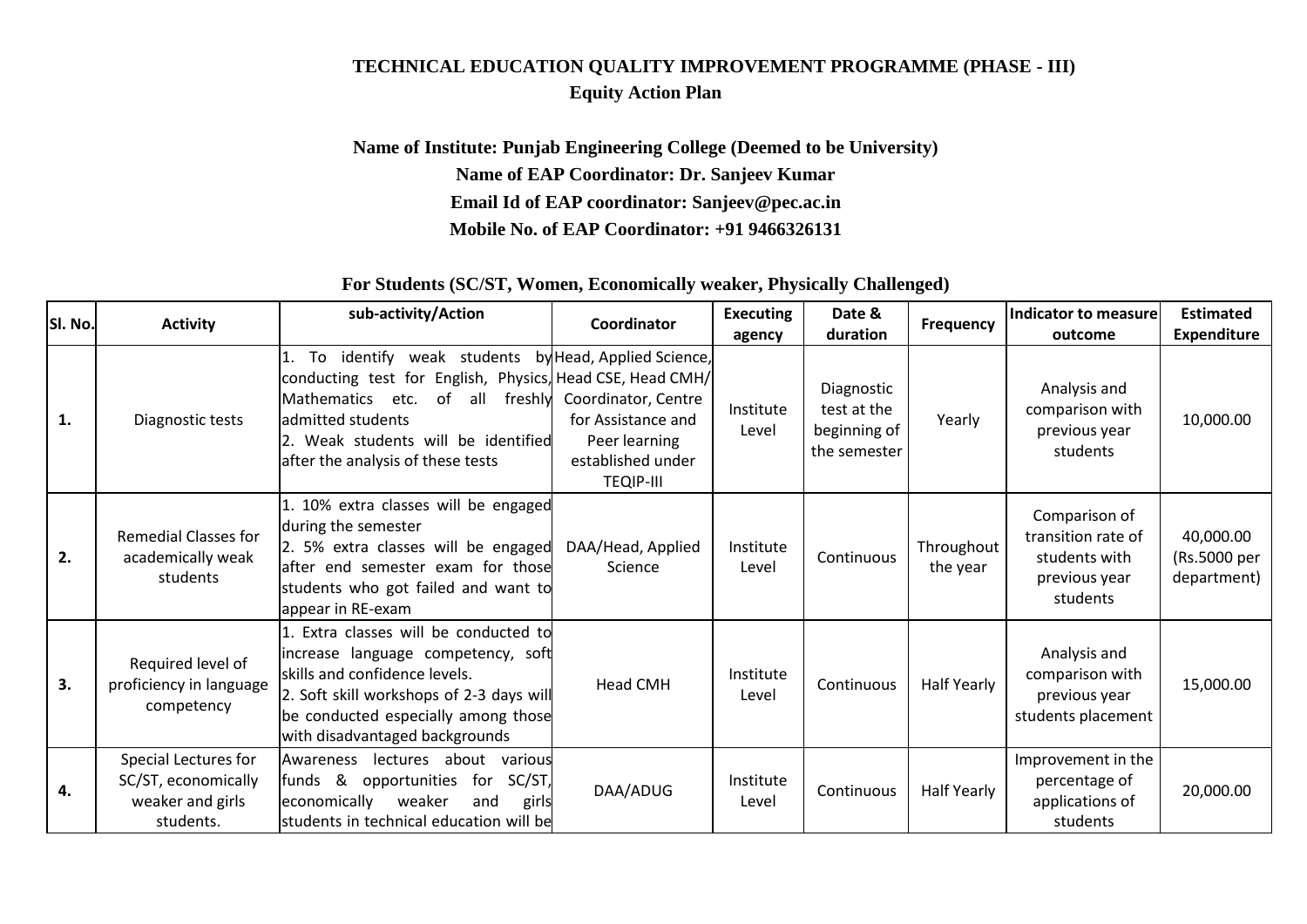|     |                                                                                                                     | conducted                                                                                                                                                                 |                                                                                                                               |                                                                      |            |                    |                                                                                                                    |             |
|-----|---------------------------------------------------------------------------------------------------------------------|---------------------------------------------------------------------------------------------------------------------------------------------------------------------------|-------------------------------------------------------------------------------------------------------------------------------|----------------------------------------------------------------------|------------|--------------------|--------------------------------------------------------------------------------------------------------------------|-------------|
| 5.  | Special Entrepreneurship<br>workshop for pre final<br>and final year (SC/ST and<br>economically weaker<br>Students) | Lectures/workshops will be conducted<br>to improve interest of students doing<br>something on their own as an<br>entrepreneur                                             | Head CDGC, Industry<br>representative YRF                                                                                     | Institute<br>Level                                                   | Jan 2019   | <b>Half Yearly</b> | comparison with<br>previous year<br>students placement                                                             | 10,000.00   |
| 6.  | Finishing school                                                                                                    | Finishing school will be conducted for<br>students to improve aptitude & Soft<br>Skill Development, Reasoning, Verbal,<br>Communication, GD/PI and Resume<br>writing etc. | Head CDGC/ Head<br>CMH/Coordinator,<br>Centre for Assistance<br>and Peer learning<br>established under<br><b>TEQIP-III</b>    | Institute<br>Level                                                   | Mar 2019   | Yearly             | Improvement in job<br>placement of<br>students, especially<br>among those with<br>disadvantaged<br>backgrounds     | 4,00,000.00 |
| 7.  | Mock tests and<br><b>Interviews</b>                                                                                 | Mock tests and Interviews will be<br>conducted to improve employability of<br>SC/ST and weak students                                                                     | Head<br>CDGC/Coordinator,<br>Centre for Assistance   Module and<br>and Peer learning<br>established under<br><b>TEQIP-III</b> | <b>Bulls</b> eye<br>Spruce<br><b>AMCAT</b><br>employabilit<br>y test | Mar 2019   | Yearly             | Improvement in job<br>placement of<br>students, especially<br>among those with<br>disadvantaged<br>backgrounds     | 1,00,000.00 |
| 8.  | Appropriate<br>infrastructure for<br>physically challenged<br>students                                              | New facilities will be created and<br>repair of old facilities for disabled<br>students will be done                                                                      | Registrar,<br>Chairman Estate and<br>Works                                                                                    | Institute<br>Level                                                   | Continuous | Continuous         | Increase in facilities<br>and requirements for<br>physically challenged<br>students                                | 2,00,000.00 |
| 9.  | Special efforts for<br>training/internship/<br>placement of students                                                | Organizing industry institute<br>interaction week in which persons<br>from industries interact with students                                                              | Dean Alumni                                                                                                                   | Institute<br>Level                                                   | Continuous | Continuous         | Improvement in job<br>placement of<br>students, especially<br>among those with<br>disadvantaged<br>backgrounds     | 50,000.00   |
| 10. | Peer Learning Groups of<br>students                                                                                 | Special Classes on MOOCs and<br>SwayamPrabha will be organized in,<br>Centre for Assistance and Peer<br>Learning established under TEQIP-III                              | EAP<br>coordinator/Coordinat<br>or, Centre for<br><b>Assistance and Peer</b><br>Learning                                      | Institute<br>Level                                                   | Continuous | Continuous         | Improvement in<br>student's<br>performance / better<br>marks / improved<br>transition from first<br>to second year | 50,000.00   |
| 11. | economically weaker                                                                                                 | Book Bank for SC/ST and Addition of books in book bank for<br>SC/ST<br>economically<br>weaker<br>and                                                                      | Chairperson Library /<br>Senior Librarian                                                                                     | Institute<br>Level                                                   | Continuous | Continuous         | By analyzing the<br>transition rate                                                                                | 50,000.00   |